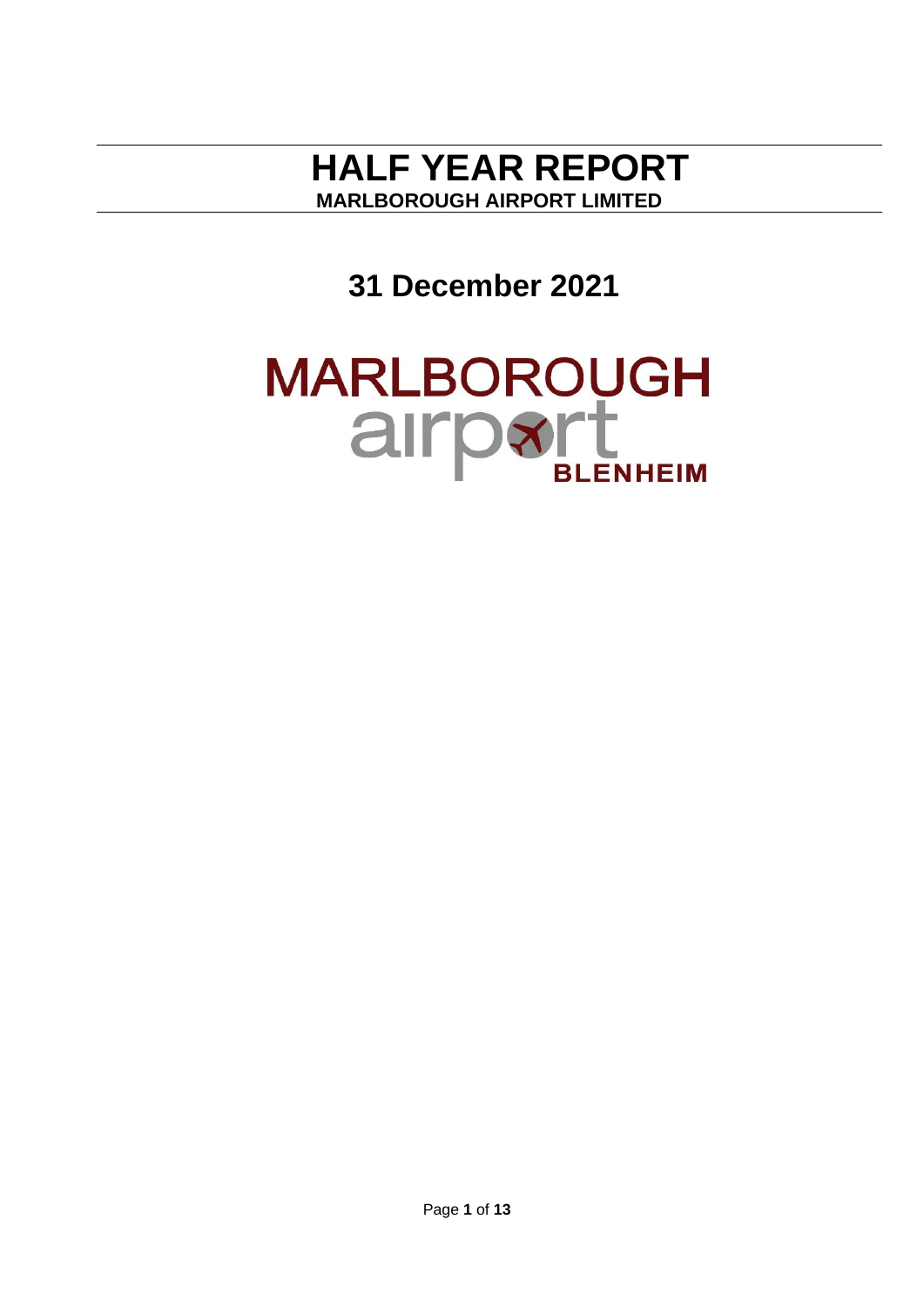# **Report on activities**

## **Financial performance** (unaudited)

|                                                 |       | Year ended 31 December 2021 |               |          |
|-------------------------------------------------|-------|-----------------------------|---------------|----------|
|                                                 | Notes | <b>Actual</b>               | <b>Budget</b> | Variance |
|                                                 |       | \$ '000                     | \$ '000       | \$ '000  |
| Income                                          |       |                             |               |          |
| Aeronautical                                    | (a)   | 870                         | 1,154         | (284)    |
| Non-aeronautical                                |       | 464                         | 544           | (80)     |
| Investment property rental income               |       | 22                          | 22            |          |
| Interest                                        |       | 5                           | 1             | 4        |
| Subvention income                               |       |                             |               |          |
| <b>Total income</b>                             |       | 1,361                       | 1,721         | (360)    |
|                                                 |       |                             |               |          |
| <b>Expenses</b>                                 |       |                             |               |          |
| <b>Operations and maintenance</b>               |       |                             |               |          |
| Aeronautical                                    |       | 603                         | 700           | (97)     |
| Non-aeronautical                                |       | 572                         | 638           | (66)     |
| Other expenditure                               |       |                             |               |          |
| Depreciation, impairment & amortisation expense |       | 354                         | 417           | (63)     |
| Employment expenses                             |       | 197                         | 177           | 20       |
| Finance costs                                   |       | 38                          | 70            | (32)     |
| Bank charges                                    |       | 3                           | 3             |          |
| Subvention expense                              |       |                             |               |          |
| Losses / (gains)                                |       | (77)                        |               | (77)     |
| <b>Total expenses</b>                           | (b)   | 1,690                       | 2,005         | (315)    |
| Profit/(loss) before income tax expense         |       | (329)                       | (284)         | (45)     |
| Less tax expense/(benefit)                      |       | (78)                        | (43)          | (35)     |
| Net profit/(loss) after taxation                | (c)   | (251)                       | (241)         | (10)     |

#### **Variance to budget**

- a) Total revenue was down by approximately 21% due mainly to fluctuations in COVID-19 Alert Levels during the period. This had a significant negative impact on aeronautical income but less impact on nonaeronautical sources of income, except for parking. Passenger numbers are expected to be below budget for the remainder of the financial year as the impacts of the Omicron variant continue to negatively impact passenger demand.
- b) Expenditure was under budget by approximately 16% during the period. Cost reductions were realised in many areas including airside repairs and maintenance. However, this is mostly due to timing differences with significantly more maintenance due to commence in the second half of the year. Finance costs were also down due to lower-than-expected interest rates but also the continued delay of the car park expansion project. This is now due to commence in the last quarter of the financial year.
- c) The overall impact of reduced revenue but also lower expenditure is that the after tax loss for the period was only marginally higher than the budgeted deficit. A similar deficit against budget is forecast for the end of the financial year.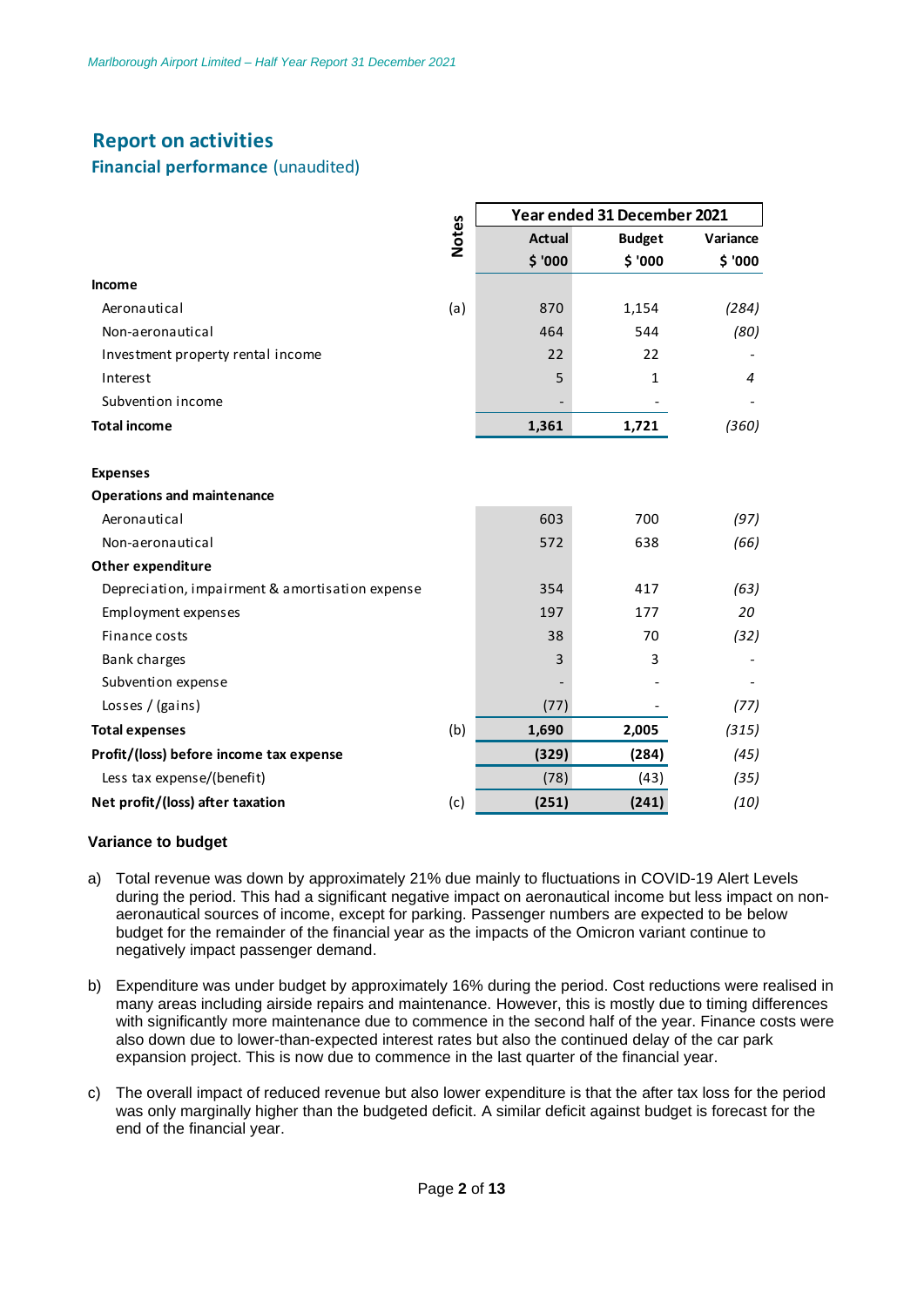| <b>Income Statement (unaudited)</b>      |
|------------------------------------------|
| for the half year ended 31 December 2021 |

|                                                                    | <b>Notes</b> | 2021     | 2020    |
|--------------------------------------------------------------------|--------------|----------|---------|
|                                                                    |              | \$ '000  | \$ '000 |
| Revenue from contracts and operations                              | 4.1          | 1,355    | 1,349   |
| Interest revenue                                                   | 4.1          | 5        |         |
| Gains and (losses)                                                 | 4.2          | 19       |         |
| Operations and maintenance                                         | 4.2          | (1, 371) | (1,654) |
| Finance costs                                                      | 4.2          | 17       | (8)     |
| Subvention                                                         |              |          |         |
| Depreciation, impairment and amortisation                          |              | (354)    | (367)   |
| Profit/(loss) before income tax expense                            |              | (329)    | (680)   |
| Income tax expense/(benefit)                                       | 5.1          | (78)     | (67)    |
| Total profit/(loss) for the year after tax                         |              | (251)    | (613)   |
|                                                                    |              |          |         |
| <b>Statement of Comprehensive Income (unaudited)</b>               |              |          |         |
| for the half year ended 31 December 2021                           |              |          |         |
|                                                                    |              |          |         |
|                                                                    |              | 2021     | 2020    |
|                                                                    |              | \$ '000  | \$ '000 |
| Total profit/(loss) for the year after tax                         |              | (251)    | (613)   |
| Comprehensive income, net of tax                                   |              |          |         |
| Items that will not be classified to profit or loss:               |              |          |         |
| Gain on revaluation of property, plant and                         |              |          |         |
| equipment<br>Income tax relating to revaluation of property, plant |              |          |         |
| and equipment                                                      |              |          |         |
| Total comprehensive income attributable to equity<br>holders       |              | (251)    | (613)   |
|                                                                    |              |          |         |
| <b>Statement of Changes in Equity (unaudited)</b>                  |              |          |         |
| for the half year ended 31 December 2021                           |              |          |         |
|                                                                    |              |          |         |
|                                                                    |              | 2021     | 2020    |
|                                                                    |              | \$ '000  | \$ '000 |
| Balance at beginning of the year                                   |              | 3,356    | 3,810   |
| Total comprehensive income for the year, net of tax                |              | (251)    | (613)   |
| Balance at end of the year                                         |              | 3,105    | 3,197   |

| <b>Statement of Comprehensive Income (unaudited)</b> |  |
|------------------------------------------------------|--|
| for the half year ended 31 December 2021             |  |

|                                                                        | 2021   | 2020    |
|------------------------------------------------------------------------|--------|---------|
|                                                                        | \$'000 | \$ '000 |
| Total profit/(loss) for the year after tax                             | (251)  | (613)   |
| Comprehensive income, net of tax                                       |        |         |
| Items that will not be classified to profit or loss:                   |        |         |
| Gain on revaluation of property, plant and<br>equipment                |        |         |
| Income tax relating to revaluation of property, plant<br>and equipment | -      |         |
| Total comprehensive income attributable to equity<br>holders           | (251)  | (613)   |

| <b>Statement of Changes in Equity (unaudited)</b> |
|---------------------------------------------------|
| for the half year ended 31 December 2021          |

|                                                     | 2021   | 2020   |
|-----------------------------------------------------|--------|--------|
|                                                     | \$'000 | \$'000 |
| Balance at beginning of the year                    | 3,356  | 3,810  |
| Total comprehensive income for the year, net of tax | (251)  | (613)  |
| Balance at end of the year                          | 3,105  | 3,197  |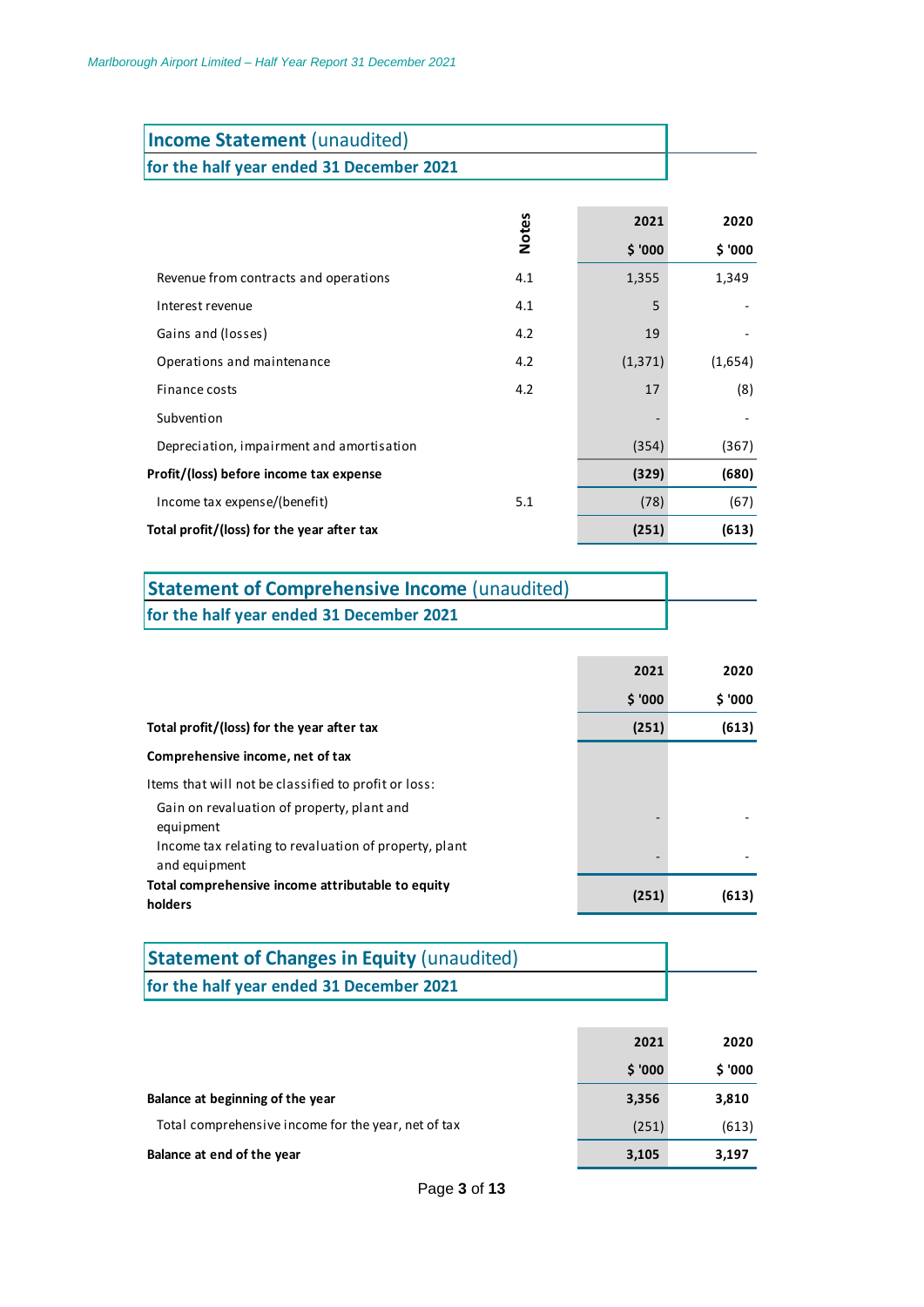# **Statement of Financial Position** (unaudited)

**as at 31 December 2021**

|                                            | <b>Notes</b>   | 2021    | 2020    |
|--------------------------------------------|----------------|---------|---------|
|                                            |                | \$ '000 | \$ '000 |
| <b>Current assets</b>                      |                |         |         |
| Cash and cash equivalents                  |                | 1,016   | 768     |
| Trade and other receivables                | 6              | 414     | 298     |
| Current tax assets                         |                | 14      | 20      |
| <b>Total current assets</b>                |                | 1,444   | 1,086   |
| <b>Non-current assets</b>                  |                |         |         |
| Property, plant and equipment              | $\overline{7}$ | 8,061   | 8,459   |
| Right of use asset                         |                | 769     | 811     |
| Investment property                        | 8              | 535     | 480     |
| Deferred tax assets                        |                | 393     | 193     |
| Intangible assets                          | 9              |         | 3       |
| Derivative financial instruments           | 11             | 100     |         |
| <b>Total non-current assets</b>            |                | 9,858   | 9,946   |
| <b>Total assets</b>                        |                | 11,302  | 11,032  |
| <b>Current liabilities</b>                 |                |         |         |
| Trade and other payables                   | 10             | 300     | 475     |
| Lease liability                            |                | 31      | 29      |
| Derivative financial instruments           | 11             |         | 7       |
| <b>Total current liabilities</b>           |                | 331     | 511     |
| <b>Non-current liabilities</b>             |                |         |         |
| Derivative financial instruments           | 11             |         | (2)     |
| Provisions                                 | 12             | 4,060   | 3,490   |
| <b>Borrowings</b>                          | 13             | 3,035   | 3,035   |
| Lease liability                            |                | 770     | 801     |
| <b>Total non-current liabilities</b>       |                | 7,865   | 7,324   |
| <b>Total liabilities</b>                   |                | 8,196   | 7,835   |
| Net assets                                 |                | 3,106   | 3,197   |
| <b>Equity</b>                              |                |         |         |
| Share capital and other equity instruments | 14             | 1,171   | 1,171   |
| Asset revaluation reserve                  |                | 2,120   | 2,120   |
| Retained earnings                          | 15             | (185)   | (94)    |
| <b>Total equity</b>                        |                | 3,106   | 3,197   |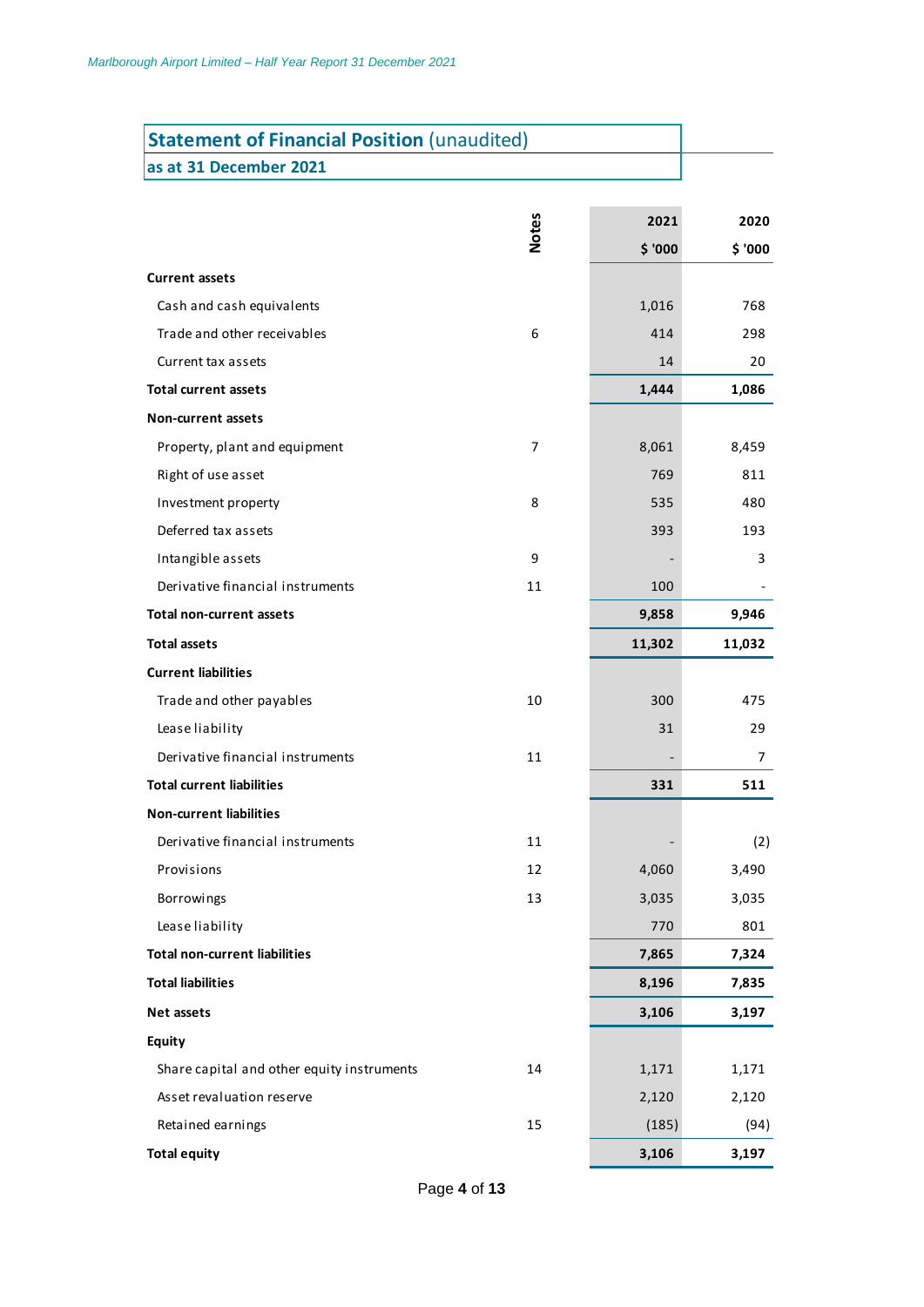| <b>Cash flow Statement (unaudited)</b>   |  |
|------------------------------------------|--|
| for the half year ended 31 December 2021 |  |

|                                                                     | 2021    | 2020    |
|---------------------------------------------------------------------|---------|---------|
|                                                                     | \$ '000 | \$ '000 |
| Cash flow from operating activities                                 |         |         |
| Receipts from customers                                             | 1,401   | 1,246   |
| Payments to suppliers and employees                                 | (1,885) | (1,835) |
| Interest and other costs of finance paid                            | (36)    | (41)    |
| Income tax paid (net of refunds)                                    | (20)    | 135     |
| Receive subvention payment                                          |         | (112)   |
| Net cash provided by operating activities                           | (540)   | (607)   |
|                                                                     |         |         |
| Cash flow from investing activities                                 |         |         |
| Payments for property, plant and equipment                          | (218)   | (169)   |
| Payments for intangibles                                            |         | 1       |
| Interest received                                                   | 5.      |         |
| Net cash used in investing activities                               | (194)   | (168)   |
|                                                                     |         |         |
| Cash flow from financing activities                                 |         |         |
| Repayment of lease liability                                        | (15)    | (15)    |
| Repayment of related party borrowings                               |         | 1,000   |
| Net cash provided by financing activities                           | (15)    | 985     |
| Net increase in cash and cash equivalents                           | (749)   | 210     |
| Cash and cash equivalents at the beginning of the<br>financial year | 1,765   | 558     |
| Cash and cash equivalents at the end of the financial<br>year       | 1,016   | 768     |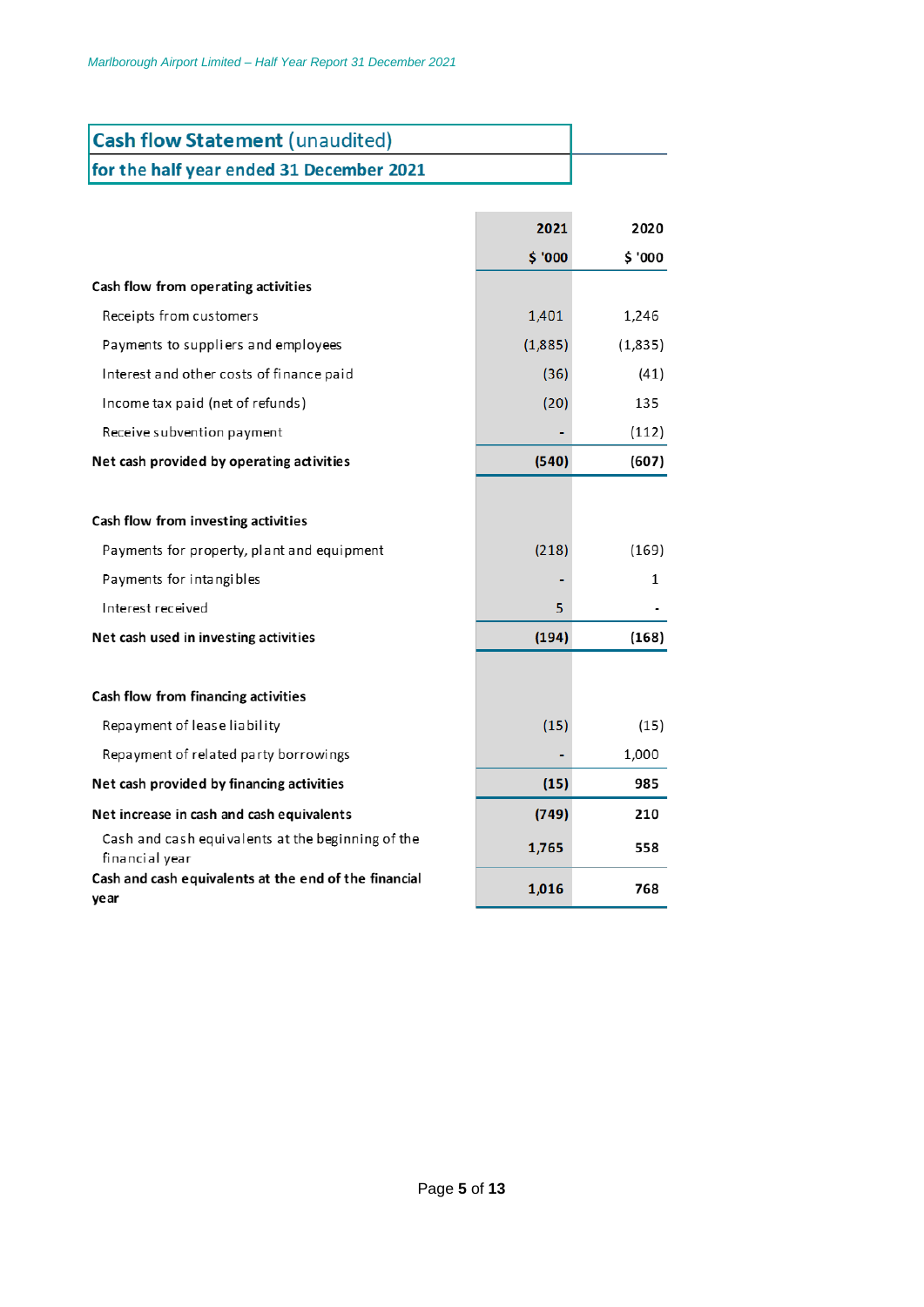#### **NOTES TO THE FINANCIAL STATEMENTS**

#### **For the Half Year Ended 31 December 2021**

#### **1. Company information**

The Financial Statements comprise the activities of Marlborough Airport Limited (MAL) for the Half Year ended 31 December 2021.

MAL is an Airport Company pursuant to Section 3 of the Airport Authorities Act 1966 and is a Council Controlled Organisation (CCO) under section 6 of the Local Government Act 2002 being a wholly owned subsidiary of MDC Holdings Limited.

MDC Holdings Limited is a 100% owned subsidiary company of Marlborough District Council.

The Company is a reporting entity for the purposes of the Financial Reporting Act 2013 and its financial statements comply with that Act and the Companies Act 1993 and the Local Government Act 2002.

#### **2. Basis of preparation**

The condensed interim financial statements have been prepared in accordance with the New Zealand equivalents to International Financial Reporting Standards (NZIFRS) NZIAS 34 Interim Financial Reporting.

The unaudited financial statements for the six months to 31 December 2021 have been prepared in accordance with the same Accounting Policies as stated in the financial statements for the year ended 30 June 2021.

The financial statements were authorised for issue by the Directors on 28 February 2022.

#### **3. Further information**

#### **a. New Standards adopted**

No new standards have been adopted.

#### **b. Significant events and transactions**

There have been no significant events, transactions or changes in estimates since the last annual report.

#### **c. Capital commitments**

MAL has no capital commitments as at 31 December 2021, (June 2021: Nil).

#### **d. Contingent assets and liabilities**

MAL has no contingent assets or liabilities as at 31 December 2021, (June 2021: Nil).

#### **e. Events after the reporting period**

At the time of preparation of these Financial Statements there were no post balance date events requiring disclosure (June 2021: Nil).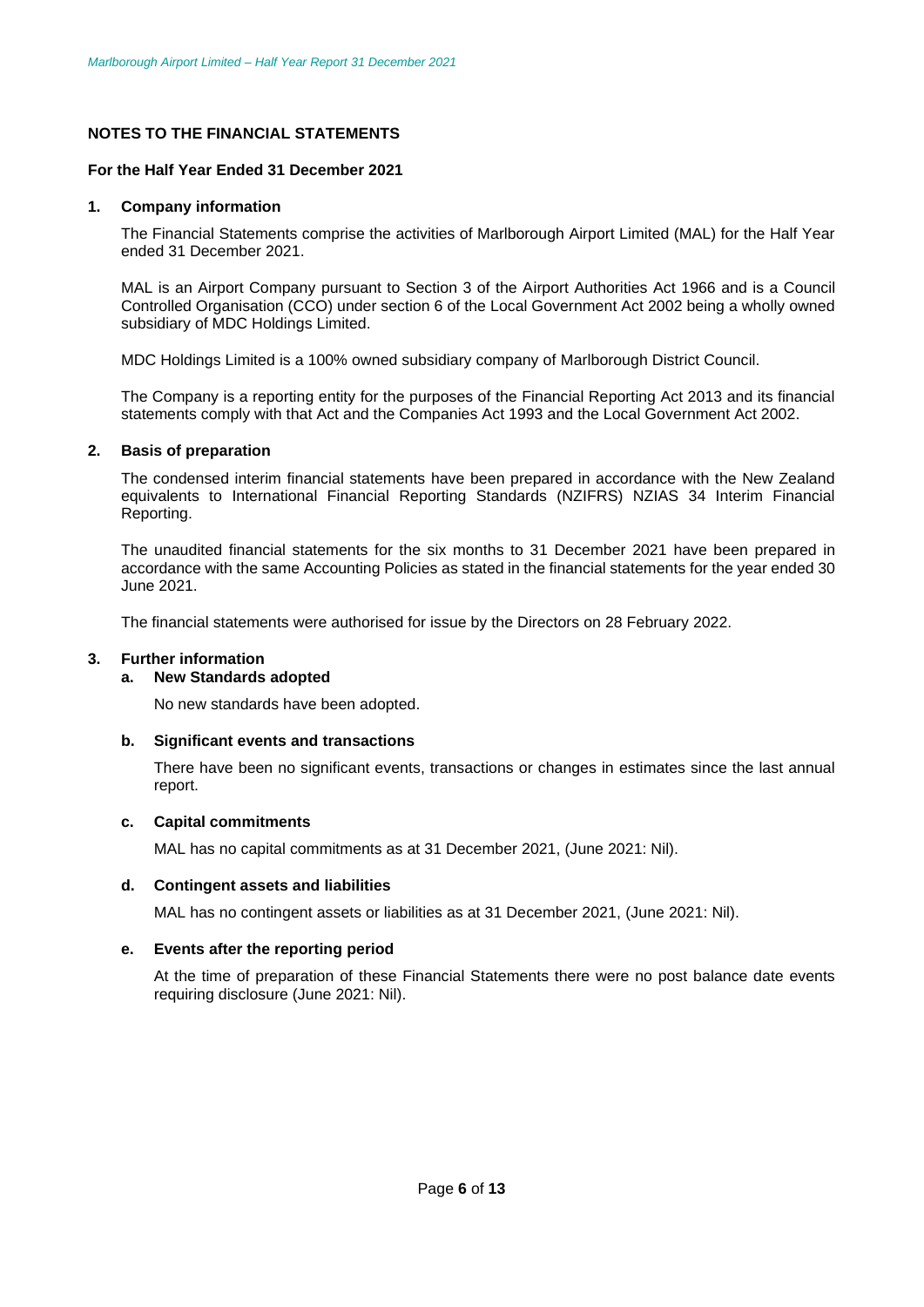# **4 Profit from Operations**

### **4.1 Revenue**

Revenue from operations consisted of the following items:

|                                          | 2021    | 2020    |
|------------------------------------------|---------|---------|
|                                          | \$ '000 | \$ '000 |
| Revenue from contracts:                  |         |         |
| Landing charges                          | 870     | 875     |
| Rental lease and concessions             | 187     | 168     |
| Total revenue from contracts             | 1,057   | 1,043   |
| Other operating revenue:                 |         |         |
| Parking                                  | 209     | 218     |
| Investment property rental income        | 22      | 22      |
| Outgoings recovered                      | 67      | 66      |
| <b>Total revenue from operations</b>     | 1,355   | 1,349   |
| Interest revenue:                        |         |         |
| Bank deposits/IRD use of money           | 5       |         |
| Total revenue attributable to operations | 1,360   | 1,349   |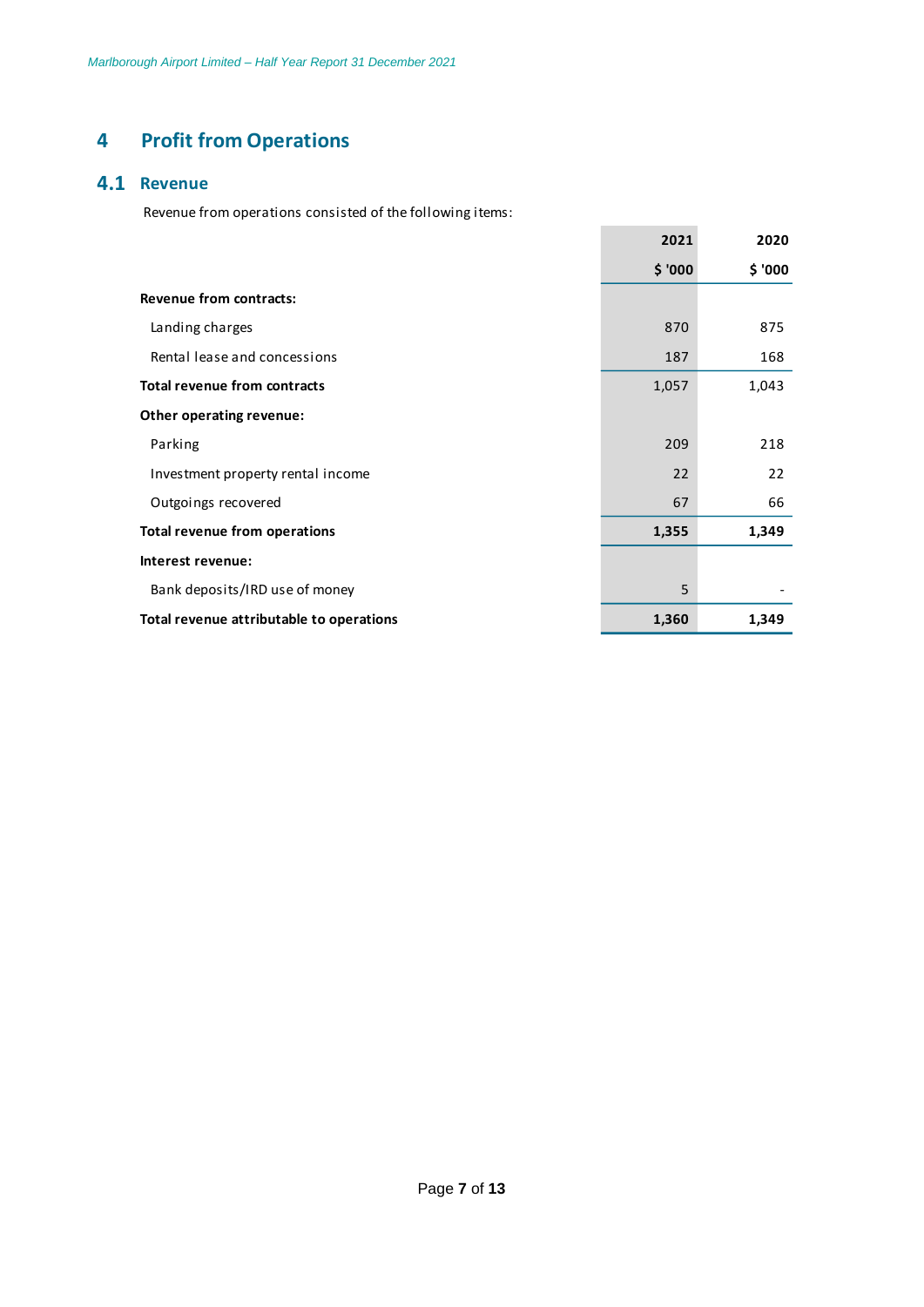## **4.2 Expenses**

 Profit/(Loss) before income tax has been arrived at after charging the following expenses to operations:

|                                                     | 2021           | 2020    |
|-----------------------------------------------------|----------------|---------|
|                                                     | \$ '000        | \$ '000 |
| <b>Operations and maintenance</b>                   |                |         |
| Administration expense                              | 951            | 885     |
| Management fees                                     | 83             | 69      |
| Impairments - expected credit loss                  | $\overline{a}$ |         |
| Repairs and maintenance                             | 337            | 700     |
| <b>Total operations and maintenance</b>             | 1,371          | 1,654   |
|                                                     |                |         |
| <b>Finance costs</b>                                |                |         |
| Interest expense - related party loans              | 23             | 26      |
| Bank charges                                        | 3              | 4       |
| Loss or (gain) on fair value of interest rate swaps | (58)           | (37)    |
| Interest expense - lease liability                  | 15             | 16      |
| <b>Total finance costs</b>                          | (17)           | 9       |
|                                                     |                |         |
| <b>Losses and (gains)</b>                           |                |         |
| - on fair value of Investment Property              |                |         |
| - on sale or disposal of fixed assets               | (19)           |         |
| <b>Total losses and (gains)</b>                     | (19)           |         |
|                                                     |                |         |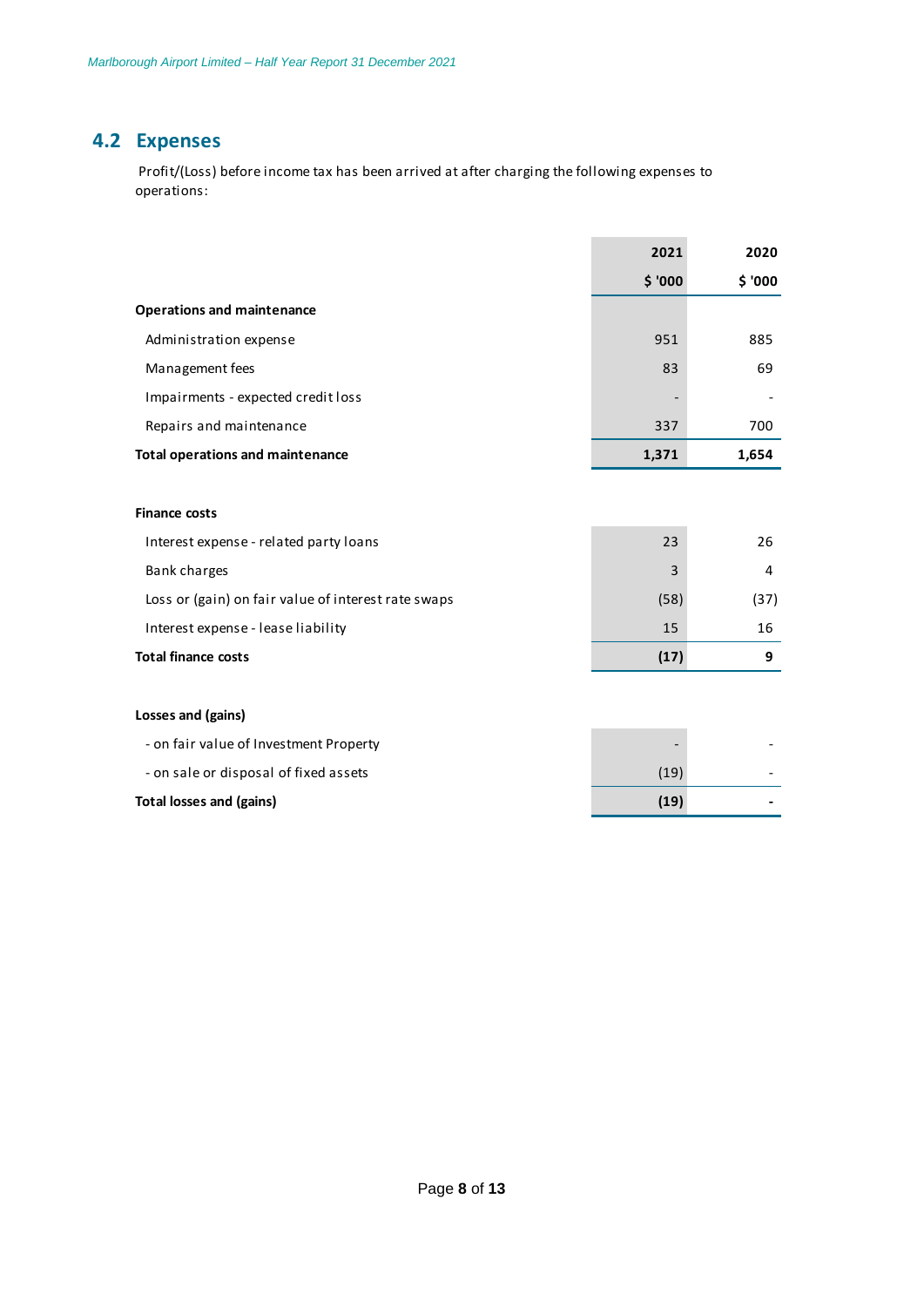## **5 Taxation**

# **5.1 Reconciliation of income tax**

|                                                                                  | 2021    | 2020    |
|----------------------------------------------------------------------------------|---------|---------|
|                                                                                  | \$ '000 | \$ '000 |
| Profit/(loss) before income tax expense                                          | (329)   | (680)   |
| Tax at current rate 28%                                                          | (92)    | (190)   |
| Plus/(less) tax adjustments:                                                     |         |         |
| Non-deductible expenses                                                          | 14      | 255     |
| Income tax expense recognised on the Statement of<br><b>Comprehensive Income</b> | (78)    | 65      |
| <b>Comprising:</b>                                                               |         |         |
| Current tax expense                                                              | 27      |         |
| Deferred tax credit                                                              | (105)   | 65      |
| <b>Total tax expense</b>                                                         | (78)    | 65      |
|                                                                                  |         |         |

## **6 Trade and other receivables**

|                             | 2021                     | 2020    |
|-----------------------------|--------------------------|---------|
|                             | \$ '000                  | \$ '000 |
| Trade and other receivables | 414                      | 303     |
| <b>Expected Credit Loss</b> | $\overline{\phantom{0}}$ | (5)     |
| Balance at end of the year  | 414                      | 298     |

# **7 Property, Plant and Equipment (PPE)**

## **Fair Value Asset Report December 2021**

| Value Asset Report December 2021        |                              |                                                  |                                     |                            |                            |                                                         |                               |                              |                                                     |                              |
|-----------------------------------------|------------------------------|--------------------------------------------------|-------------------------------------|----------------------------|----------------------------|---------------------------------------------------------|-------------------------------|------------------------------|-----------------------------------------------------|------------------------------|
|                                         | Cost/Fair<br>Value<br>\$'000 | Accumulate<br>d<br><b>Depreciation</b><br>\$'000 | Carrying<br><b>Amount</b><br>\$'000 | <b>Additions</b><br>\$'000 | <b>Disposals</b><br>\$'000 | Disposal<br><b>Depreciation</b><br>Adjustment<br>\$'000 | <b>Depreciation</b><br>\$'000 | Cost/Fair<br>Value<br>\$'000 | <b>Accumulated</b><br><b>Depreciation</b><br>\$'000 | Carrying<br>Amount<br>\$'000 |
|                                         |                              | 1 July 2021                                      |                                     |                            |                            |                                                         |                               |                              | 31 December 2021                                    |                              |
| Freehold carparks and land improvements | 2,050                        | (185)                                            | 1,865                               |                            |                            |                                                         | (93)                          | 2,050                        | (278)                                               | 1,772                        |
| <b>Buildings</b>                        | 6,014                        | (403)                                            | 5,610                               | $\overline{\phantom{a}}$   | $\overline{\phantom{a}}$   | ٠                                                       | (203)                         | 6,014                        | (606)                                               | 5,407                        |
| <b>Plant and Equipment</b>              | 557                          | (399)                                            | 158                                 | 52                         | (47)                       | 33                                                      | (18)                          | 562                          | (384)                                               | 178                          |
| Furniture and Fittings                  | 334                          | (190)                                            | 144                                 | $\overline{2}$             | (1)                        | ٠                                                       | (18)                          | 336                          | (208)                                               | 127                          |
| Work In Progress                        | 397                          | $\overline{\phantom{a}}$                         | 397                                 | 179                        | ٠                          | ٠                                                       | $\overline{\phantom{a}}$      | 576                          | ٠                                                   | 576                          |
| Assets Excluding Intangibles and Invest | 9,353                        | (1, 177)                                         | 8,176                               | 233                        | (48)                       | 33                                                      | (332)                         | 9,537                        | (1, 476)                                            | 8,061                        |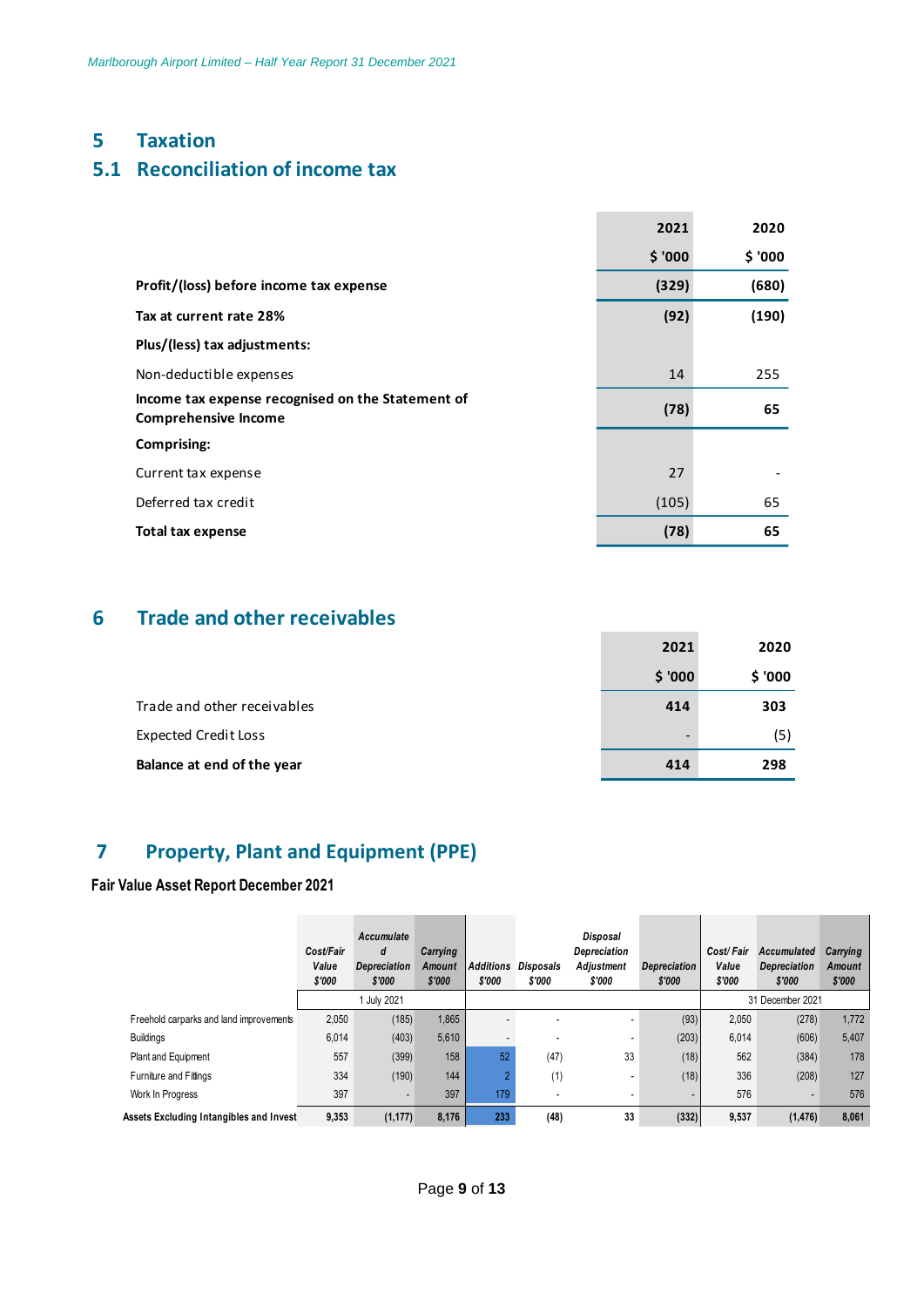During the period significant progress was made on the planning and development of the new car park. Work in progress additions of \$179,000 included payments made on new parking equipment and finalising detailed design and resource consent work. Building is set to commence in the second half of the 2022 financial year.

## **8 Investment property**

|                                              | 2021                     | 2020    |
|----------------------------------------------|--------------------------|---------|
|                                              | \$ '000                  | \$ '000 |
| Balance at beginning of the year             | 535                      | 480     |
| Net gain / (loss) from fair value adjustment | $\overline{\phantom{0}}$ |         |
| Balance at end of the year                   | 535                      | 480     |

## **9 Intangible assets**

|                                  | 2021                     | 2020    |
|----------------------------------|--------------------------|---------|
| Software gross carrying amount:  | \$ '000                  | \$ '000 |
| Balance at beginning of the year | 112                      | 112     |
| Additions                        | $\overline{\phantom{a}}$ |         |
| Balance at end of the year       | 112                      | 112     |

| Software accumulated amortisation and impairment: |     |     |
|---------------------------------------------------|-----|-----|
| Balance at beginning of the year                  | 112 | 101 |
| Amortisation                                      | ٠   |     |
| Balance at end of the year                        | 112 | 109 |
| Software net book value at end of the year        | ۰   |     |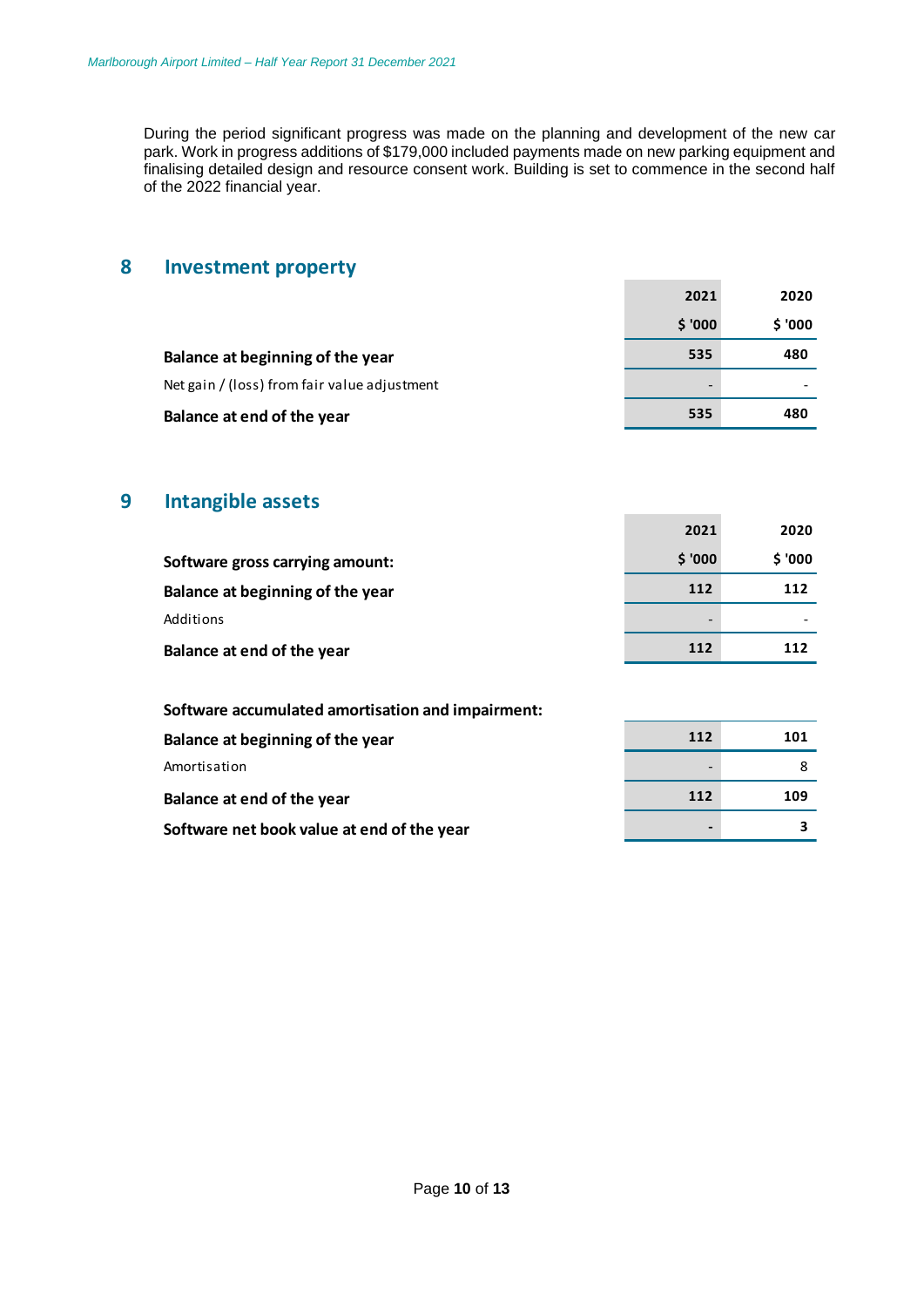# **10 Trade and other payables**

|                            | 2021           | 2020    |
|----------------------------|----------------|---------|
|                            | \$ '000        | \$ '000 |
| Trade creditors            | 197            | 126     |
| Expenses accrued           | 29             | 288     |
| Income in advance          | 33             | 27      |
| GST payable                | $\overline{7}$ | (17)    |
| Payroll liabilities        | 28             | 45      |
| Related parties - Interest | 6              | 6       |
| Balance at end of the year | 300            | 475     |

# **11 Derivative financial instruments (interest rate swaps)**

# **11.1 Interest rate swap liability at fair value through profit or loss (FVTPL)**

|                                       | 2021                     | 2020    |
|---------------------------------------|--------------------------|---------|
|                                       | \$ '000                  | \$ '000 |
| Interest rate swap liability at FVTPL | -                        | (5)     |
| Classified as:                        |                          |         |
| Current                               | $\overline{\phantom{0}}$ | (7)     |
| Non-current                           | 100                      |         |

## **11.2 Interest rate swap contracts**

|                                                | 2021                     | 2020    |
|------------------------------------------------|--------------------------|---------|
|                                                | \$ '000                  | \$ '000 |
| Interest rate swap contracts with ASB bank     | 400                      | 900     |
| Interest rate swap contracts with Westpac bank | 2,250                    |         |
| Active swaps                                   | 2,650                    | 900     |
| Forward dated swaps                            | $\overline{\phantom{a}}$ |         |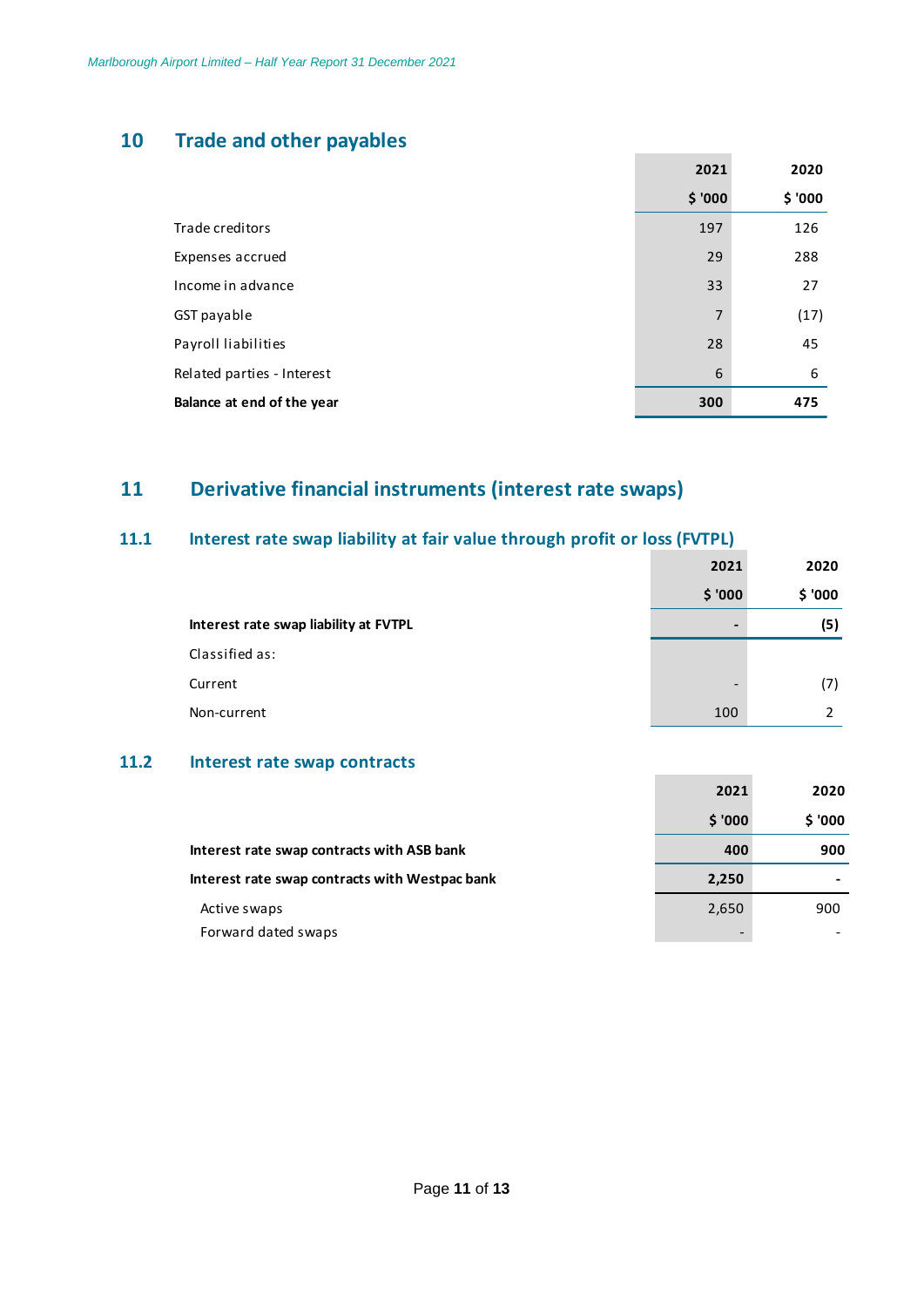# **12 Provisions**

| <b>Provision for runway reseal</b> |  |  |
|------------------------------------|--|--|
|------------------------------------|--|--|

|                                  | 2021    | 2020    |
|----------------------------------|---------|---------|
|                                  | \$ '000 | \$ '000 |
| Balance at beginning of the year | 3,786   | 3,249   |
| Additions                        | 274     | 241     |
| Balance at end of year           | 4,060   | 3,490   |
| <b>Classified as:</b>            |         |         |
| Non-current                      | 4,060   | 3,490   |

# **13 Borrowings**

|                                                       | 2021                     | 2020    |
|-------------------------------------------------------|--------------------------|---------|
|                                                       | \$ '000                  | \$ '000 |
| Opening unsecured loans from parent at amortised cost | 3,035                    | 2,035   |
| Less repayments                                       | $\overline{\phantom{a}}$ | (1,000) |
| Unsecured loans from parent at amortised cost         | 3,035                    | 3,035   |
| <b>Classified as:</b>                                 |                          |         |
| Non-current                                           | 3,035                    | 3,035   |

# **14 Share Capital**

| _________                                                |        |         |
|----------------------------------------------------------|--------|---------|
|                                                          | 2021   | 2020    |
|                                                          | \$'000 | \$ '000 |
| 1,170,726 fully paid ordinary shares<br>(2020:1,170,726) | 1,171  | 1.171   |

# **15 Retained Earnings**

|                                           | 2021    | 2020    |
|-------------------------------------------|---------|---------|
|                                           | \$ '000 | \$ '000 |
| Balance at beginning of the year          | 66      | 519     |
| Net profit/(loss) for the year net of tax | (251)   | (613)   |
| Balance at end of the year                | (185)   | (94)    |